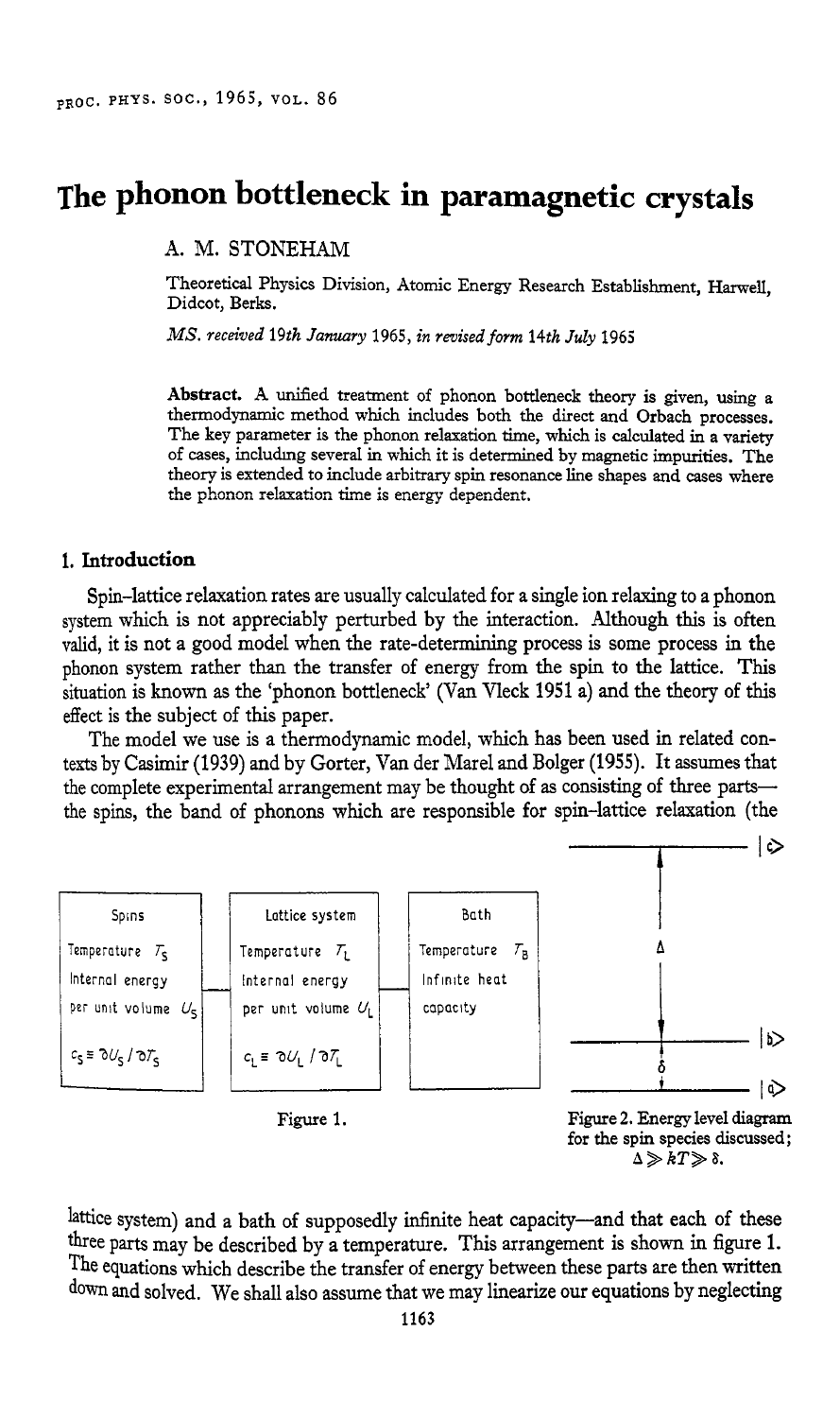high powers of temperature differences between the three parts. This is a valid assump. tion, as most measurements of relaxation times are made when the temperature differences are about *5%* or less of the bath temperature.

To be specific, we consider a system of spins whose energy levels are shown in figure 2: this is the simplest system that shows all the points of interest. The numbers of spins per unit volume in states  $|a\rangle$  and  $|b\rangle$  are  $N_a$  and  $N_b$  respectively; the energy separation of these states may be caused by an applied magnetic field or by a crystal field of low symmetry. We are interested in the recovery of  $N_a$  and  $N_b$  when their populations have been disturbed. The spin temperature *Ts* is defined by

$$
N_{\rm a}=N_{\rm b}\exp(\delta/kT_{\rm s}).
$$

We shall assume  $\Delta \gg kT \gg \delta$  throughout this article, as this simplifies many formulae and retains all the physically important features. Thus

$$
T_{\rm s} = \frac{\delta}{2k} \frac{N_{\rm a} + N_{\rm b}}{N_{\rm a} - N_{\rm b}}.
$$

When phonons of a single energy are responsible for spin-lattice relaxation, the lattice temperature  $T<sub>1</sub>$  is defined in terms of their Einstein-Bose occupation number

$$
n(E) = \left\{ \exp\left(\frac{E}{kT_{\rm L}}\right) - 1 \right\}^{-1}.
$$

Thus, for  $E = \delta$ ,

$$
T_{\mathcal{L}}=\frac{\delta}{k}n(\delta).
$$

Experimentally, one measures the rate at which  $T<sub>S</sub>$  returns to  $T<sub>B</sub>$  after the spin system **has** been disturbed. The observed relaxation time, defined by

$$
\dot{T}_{\rm S} = -\frac{1}{\tau_{\rm obs}} (T_{\rm S} - T_{\rm B})
$$

depends on both the rate at which energy is transferred from the spins to the lattice system and on the rate at which the lattice system transfers energy to the bath. These two rates are described, respectively, by the spin-lattice relaxation time  $\tau_0$  defined by

$$
\dot{T}_{\rm s} = -\frac{1}{\tau_0}(T_{\rm s} - T_{\rm L})
$$

and the phonon relaxation time  $\tau_{ph}$  defined by

$$
T_{\rm L} = -\frac{1}{\tau_{\rm ph}} (T_{\rm L} - T_{\rm B}).
$$

In the equation defining  $\tau_{\rm ph}$ , terms from interaction with the spins have been omitted. This definition of  $\tau_{\text{ph}}$  is equivalent, if the limit  $\Delta \gg kT \gg \delta$  is assumed, to that used by Faughnan and Strandberg (1961) :

$$
n(E) = -\frac{1}{\tau_{\rm ph}} \{n(E) - n_0(E)\}
$$

in which the occupation numbers  $n(E)$ ,  $n_0(E)$  are to be evaluated at  $T_L$ ,  $T_B$  respectively.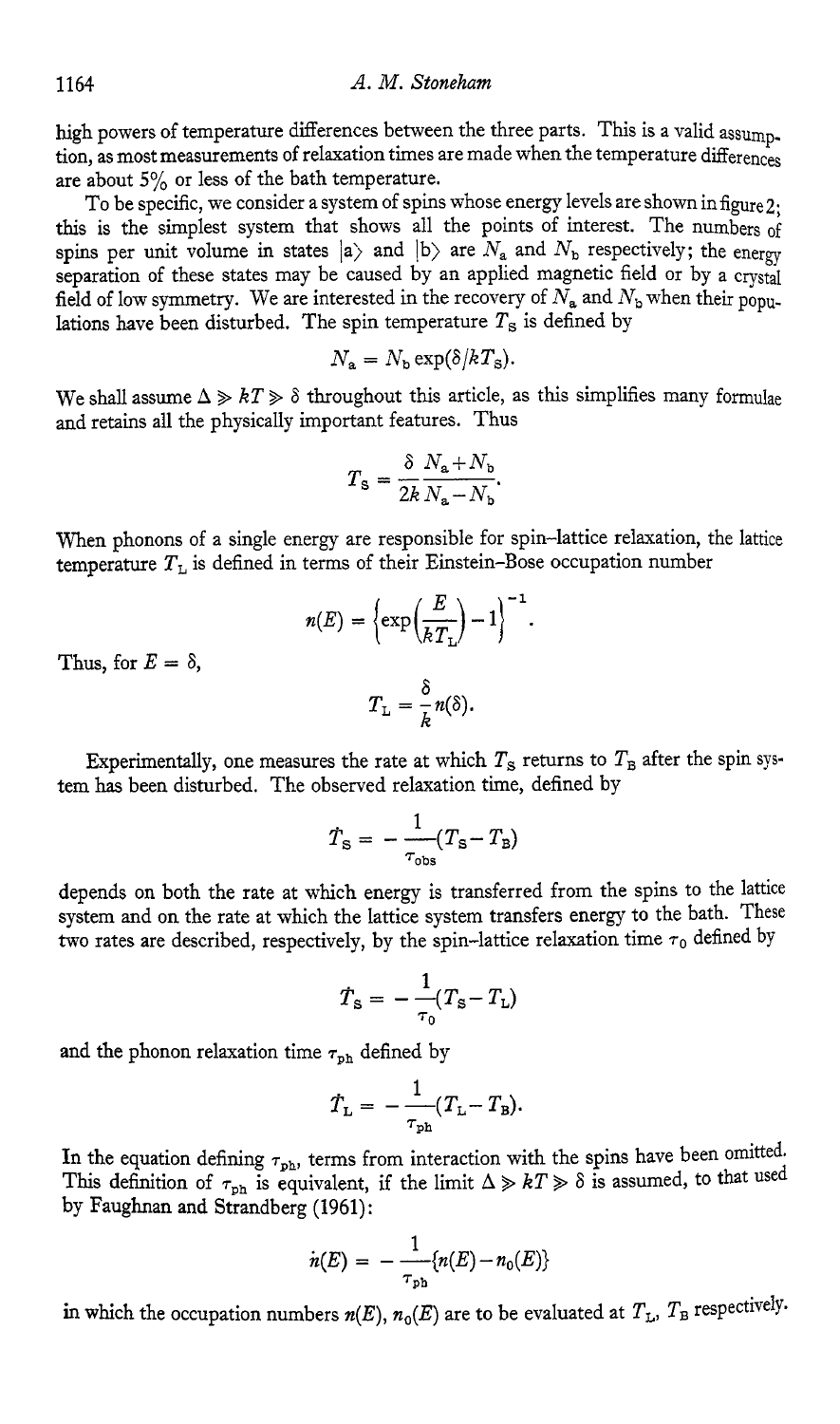In  $\S 2$  we examine the dependence of  $\tau_{\text{obs}}$  on  $\tau_0$  and  $\tau_{\text{ph}}$  for the so-called direct and Orbach spin-lattice relaxation processes. Some of the results have been given previously using the alternative rate equation approach (e.g. Faughnan and Strandberg 1961). We reformulate the theory in terms of the thermodynamic approach, and derive the results needed in subsequent sections. The advantages of the thermodynamic approach are that it is relatively simple, so one can derive general results and analyse the accuracy of the approximations involved. It can be extended to complicated situations without formal difficulty. Faughnan and Strandberg write down coupled rate equations for the numbers of spins and phonons resonant with the spins. This is particularly convenient when the linear approximation is invalid, although in practice the equations are nearly always linearized before being solved (e.g. Scott and Jeffries 1962). To the linear approximation the two approaches give the same results, although there has been no detailed comparison of the circumstances in which the two methods are valid. The calculations of **\$2** are simplified by assuming that the spin-phonon interaction is constant inside some band width and zero outside it. This approximation has been used in all previous treatments and is relaxed in **\$3,** in which we take into account the variation of the spin-phonon interaction and the phonon relaxation time with energy. In **5** 4 we calculate phonon relaxation times explicitly, including several mechanisms involving impurities which have not been discussed previously. One of these mechanisms may be responsible for phonon relaxation in crystals of MgO doped with Co<sup>2+</sup> (Whittlestone 1964, Ph.D. Thesis, University of Bristol). Comparison with experiment in \$ *5* shows that it is possible to find explanations consistent with observation in many cases, although it is difficult to draw firm conclusions as important factors, such as the condition of the crystal surface and trace impurity concentrations, are hard to measure. Several distinct phonon relaxation mechanisms lead to the  $T^{-2}$  dependence of the direct process relaxation time, which is usually regarded as a symptom of a bottleneck. Two of the mechanisms discussed in **9 4**  (the 'anharmonic' and 'one-phonon' processes) lead to a different temperature dependence.

#### **2. The thermodynamic approach to the phonon bottleneck**

shown in figure 1 may be written The linearized equations describing the transfer of energy between the systems

$$
\frac{dU_{\rm s}}{dt} = c_{\rm s} \frac{dT_{\rm s}}{dt} = \alpha (T_{\rm L} - T_{\rm s}) \tag{1}
$$

$$
\frac{dU_{\rm L}}{dt} = c_{\rm L} \frac{dT_{\rm L}}{dt} = \alpha (T_{\rm S} - T_{\rm L}) + \beta (T_{\rm B} - T_{\rm L}).\tag{2}
$$

The coefficients are related to  $\tau_0$  and  $\tau_{ph}$ , defined in § 1, by  $\tau_0 = c_s/\alpha$  and  $\tau_{ph} = c_L/\beta$ .  $\alpha$  and  $\beta$  depend on  $T_L$  and  $T_S$  for a given  $T_B$ , for example

$$
\alpha = \alpha(T_{\rm B}) + \text{corrections of order} \, \frac{T_{\rm S} - T_{\rm B}}{T_{\rm B}}, \frac{T_{\rm L} - T_{\rm B}}{T_{\rm B}}.
$$

These corrections to  $\alpha$  and  $\beta$  lead to terms in (1) and (2) which are quadratic in  $T_s - T_B$ and  $T_L - T_B$  and are dropped in linearizing these equations.

The term  $dU_L/dt$  in (2) is typically  $10^{-5}$  of the others. If we neglect this term, assuming that the net rate at which the lattice system gains energy is insignificant,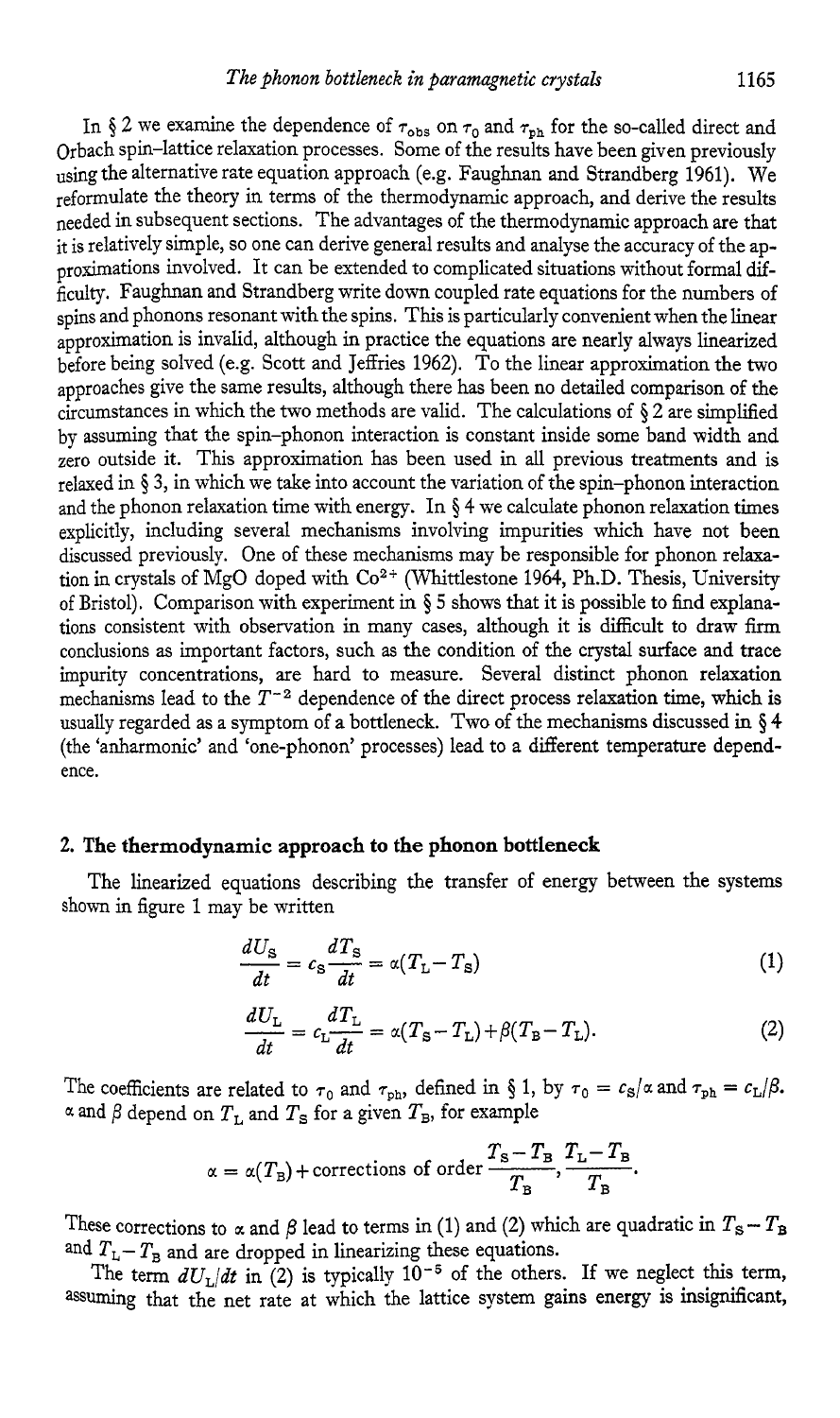we find, independent of the details of the relaxation processes,

$$
\tau_{\text{obs}} = \frac{c_{\text{s}}}{\alpha} \left( 1 + \frac{\alpha}{\beta} \right)
$$

$$
= \tau_0 + \tau_{\text{ph}} \frac{c_{\text{s}}}{c_{\text{L}}}.
$$
(3)

If we had retained  $dU_L/dt$  the recovery of  $T_s$  would be described by two time constants. One, equivalent to  $\tau_{\text{obs}}$ , describes the mutual progress of  $T_{\text{S}}$  and  $T_{\text{L}}$  to  $T_{\text{B}}$ . The other corresponds to the tendency of  $T_s$  and  $T_L$  to equalize; it is very short, vanishing with  $dU_L/dt$ , and is therefore very difficult to detect.

From (3) we see that unless the term in  $\tau_{\rm ph}$  is small, the rate at which the spin system loses energy is limited by the transfer of energy between the lattice and the bath systems. Another feature is that  $T<sub>L</sub>$  is raised from its equilibrium value  $T<sub>B</sub>$  to

$$
T_{\rm L} = T_{\rm B} + \frac{\alpha/\beta}{1+\alpha/\beta}(T_{\rm S} - T_{\rm B})
$$

so that  $T<sub>L</sub>$  is close to  $T<sub>S</sub>$  when  $\alpha$  greatly exceeds  $\beta$ .

The specific heat per unit volume  $c<sub>s</sub>$  of the spin system described in § 1 is

$$
c_{\rm s} = \frac{\partial U_{\rm s}}{\partial T_{\rm s}} = -\frac{\partial}{\partial T_{\rm s}} \{ {\frac{1}{2}} \delta (N_{\rm a} - N_{\rm b}) \}
$$

$$
\simeq {\frac{1}{4}} N \left( \frac{\delta}{k T_{\rm s}} \right)^2 k \tag{4}
$$

where  $N = N_a + N_b$ . For  $\delta = 0.3$  cm<sup>-1</sup>,  $T_s = 4.2$  °K and  $N = 3 \times 10^{18}$  ions/cm<sup>3</sup> this is about 1 erg cm<sup>-3</sup> degK<sup>-1</sup>.<br>The long wave approximation for the phonon system will be used in calculating  $c_L$ .<br>The number of mod is about 1 erg  $cm^{-3}$  deg $K^{-1}$ .

The number of modes whose energy lies within *dE* of *E* is thus The long wave approximation for the phonon system will be used in calculating  $c_L$ .

$$
\rho(E)dE = \frac{3}{2\pi^2\hbar^3} \frac{1}{v^3} E^2 dE.
$$
 (5)

where *v* is an average  $(v_1{}^{-3}+2 v_1{}^{-3})^{-1/3}$  of the velocities  $v_1$  and  $v_t$  of longitudinal and transverse sound waves.

To go further, the several spin-lattice relaxation processes must be treated separately. If the relative populations of  $|a\rangle$  and  $|b\rangle$  are altered, the equilibrium distribution **may** be restored by one of three principal mechanisms (Orbach 1961):

(i) The direct process. In this process the spin transitions from  $|b\rangle$  to  $|a\rangle$  occur with the emission of a single phonon with energy close to 6. For the moment we assume that the phonons with energy between  $\delta$  and  $\tilde{\delta} + \Gamma$  constitute the lattice system and interact equally strongly with the spins, whereas phonons with other energies do not interact with the spins at **all.** This simplifying assumption will be relaxed in *5* 3.

The lattice specific heat is

$$
c_{\mathbf{L}} = \frac{\partial U_{\mathbf{L}}}{\partial T_{\mathbf{L}}} = \frac{\partial}{\partial T_{\mathbf{L}}} [\Gamma \rho(\delta) \{n(\delta) + \frac{1}{2}\}]
$$
  
\n
$$
\simeq \rho(\delta) \Gamma k
$$
 (6)

which is typically of the order of  $10^{-3}$  erg cm<sup>-3</sup> deg K<sup>-1</sup>, so  $c_S/c_L$  is typically 10<sup>3</sup>. It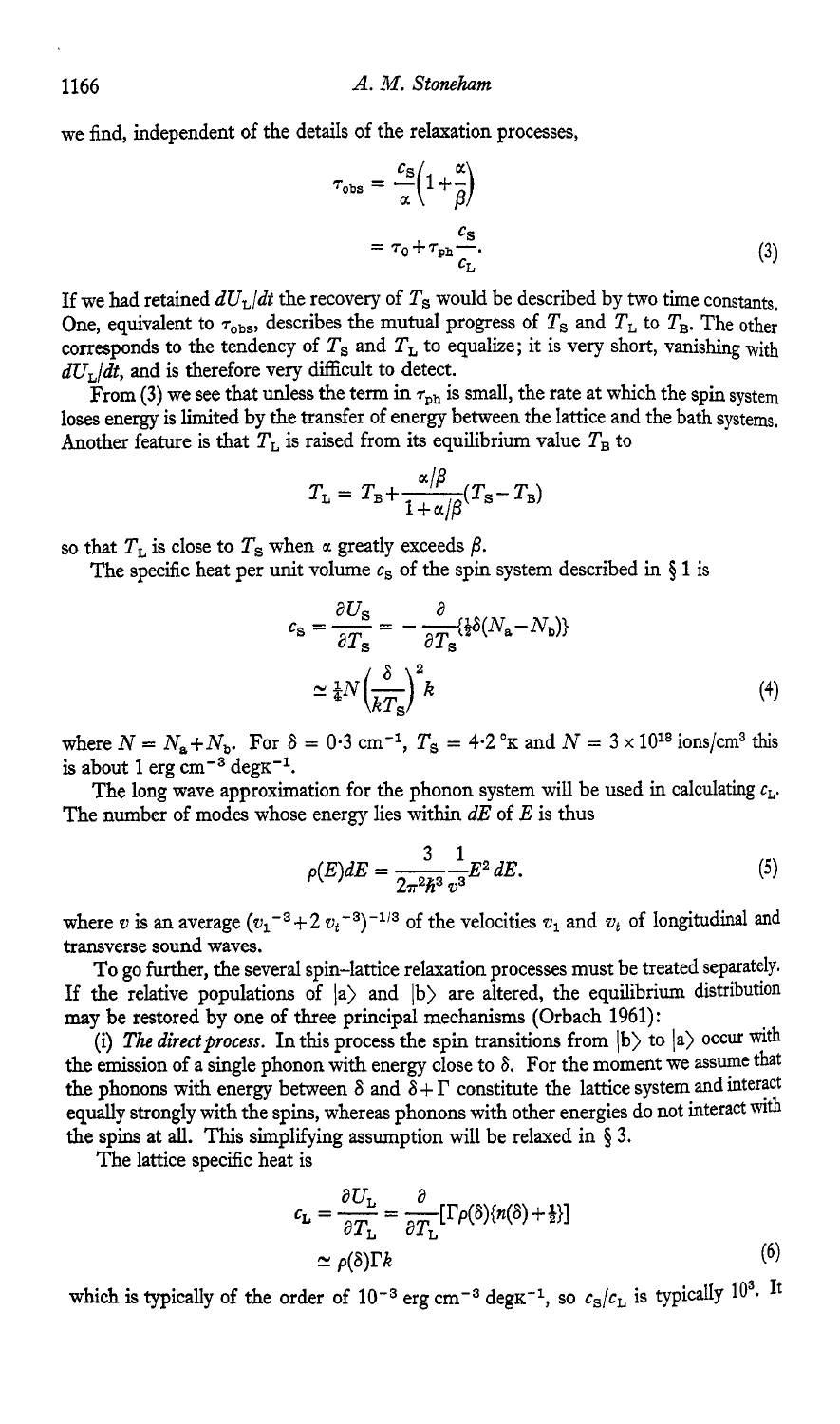then follows from **(3),** (4) and (6) that

onon bottleneck in paramagnetic crystals

\n
$$
1167
$$
\nand (6) that

\n
$$
\tau_{\text{obs}} = \tau_0 + \tau_{\text{ph}} \frac{N}{\rho(\delta)\Gamma} \left(\frac{\delta}{2k}\right)^2.
$$
\n(7)

The coefficient of  $\tau_{ph}$  is independent of  $\delta$ , and therefore independent of an applied magnetic field, as  $\rho(\delta)$  is proportional to  $\delta^2$ . If  $\Gamma$  is proportional to the spin concentration, N/ $\Gamma$  is independent of this concentration; in this case the coefficient of  $\tau_{\text{ph}}$  is a function of temperature only, and

$$
\tau_{\rm obs} = AT^{-1} + DT^{-2}
$$

as  $\tau_0$  is proportional to  $T^{-1}$  for the direct process. D has the temperature, field and concentration dependence of  $\tau_{\rm ph}$ .

(ii) *The Raman process.* In this process the spin absorbs a phonon of one energy and emits a phonon of a different energy. This is a non-resonant process in which **all** the phonons of the crystal can participate.  $c_L^R$  is of the order of the total lattice specific heat, and cubic in  $T_L$  in the Debye approximation. As this is typically three orders of magnitude larger than  $c_S$  there is little prospect of a bottleneck. This process will not be discussed further.

(iii) *The Orbach process.* In going from state  $|b\rangle$  to  $|a\rangle$  the spin makes a real transition from  $|b\rangle$  to an excited state  $|c\rangle$ , absorbing a phonon of energy  $\Delta$ , and subsequently emits a phonon of energy  $\Delta + \delta$  in going to  $|a\rangle$ . This is a resonant process in which the spins interact with two bands of phonons-those with energy close to  $\Delta$  and those with energy close to  $\Delta + \delta$ —and these comprise the lattice system. The definition of  $T_L$  in § 1 is no longer adequate, as two temperatures are necessary to give the phonon occupation numbers for the two bands. The number of phonons **II** in the lattice system is unaltered by the Orbach process

$$
\Pi = \rho(\Delta)\Gamma_0\{n(\Delta)+n(\Delta+\delta)\}
$$

in which the occupation numbers can be calculated using the bath temperature  $T_{\text{B}}$ .  $T_B$  gives the total number of phonons in the two bands which form the lattice system, whereas the lattice temperature  $T_L$  describes the relative populations of these bands.<br>The distribution law for the phonons of energy  $\Delta$  and  $\Delta + \delta$  has the form<br> $n(E) = \left(\frac{1}{\lambda} \exp\left(\frac{E}{kT_L}\right) - 1\right)^{-1}$ The distribution law for the phonons of energy  $\Delta$  and  $\Delta + \delta$  has the form

$$
n(E) = \left(\frac{1}{\lambda} \exp\left(\frac{E}{kT_L}\right) - 1\right)^{-1}
$$

(Tolman 1938,  $\S$  91), in which  $\lambda$  is fixed by the condition that the total number of these phonons is  $\Pi$ , independent of  $T_L$ . Thus the relative occupancy of the two bands is measured by  $\delta n(\Delta) + n(\Delta + \delta)$ 

$$
T_{\mathcal{L}} = \frac{\delta n(\Delta) + n(\Delta + \delta)}{2k n(\Delta) - n(\Delta + \delta)}.
$$

The rate equations for the Orbach process confirm that the spins tend to a distribution with  $T_s = T_L$ . If there are more phonons of energy  $\Delta + \delta$  than of energy  $\Delta$ ,  $T_L$  will be negative;  $n(\Delta + \delta)$  may exceed  $n(\Delta)$  as these are the occupation numbers of different Phonon modes. The lattice temperature for the direct process, *Sn(S)/k,* cannot be negative as this would imply a negative occupation number *n(6).* 

The internal energy per unit volume  $U_{\text{L}}^{\text{o}}$  is, to order  $\delta/\Delta$ ,

$$
U_{\rm L}^{0} = \rho(\Delta)\Gamma_{0}\{\Delta n(\Delta) + (\Delta + \delta)n(\Delta + \delta)\} + \text{zero-point energy}
$$

$$
= (\Delta + \frac{1}{2}\delta)\Pi + \text{zero-point energy} - \Pi\frac{\delta^{2}}{4kT_{\rm L}}
$$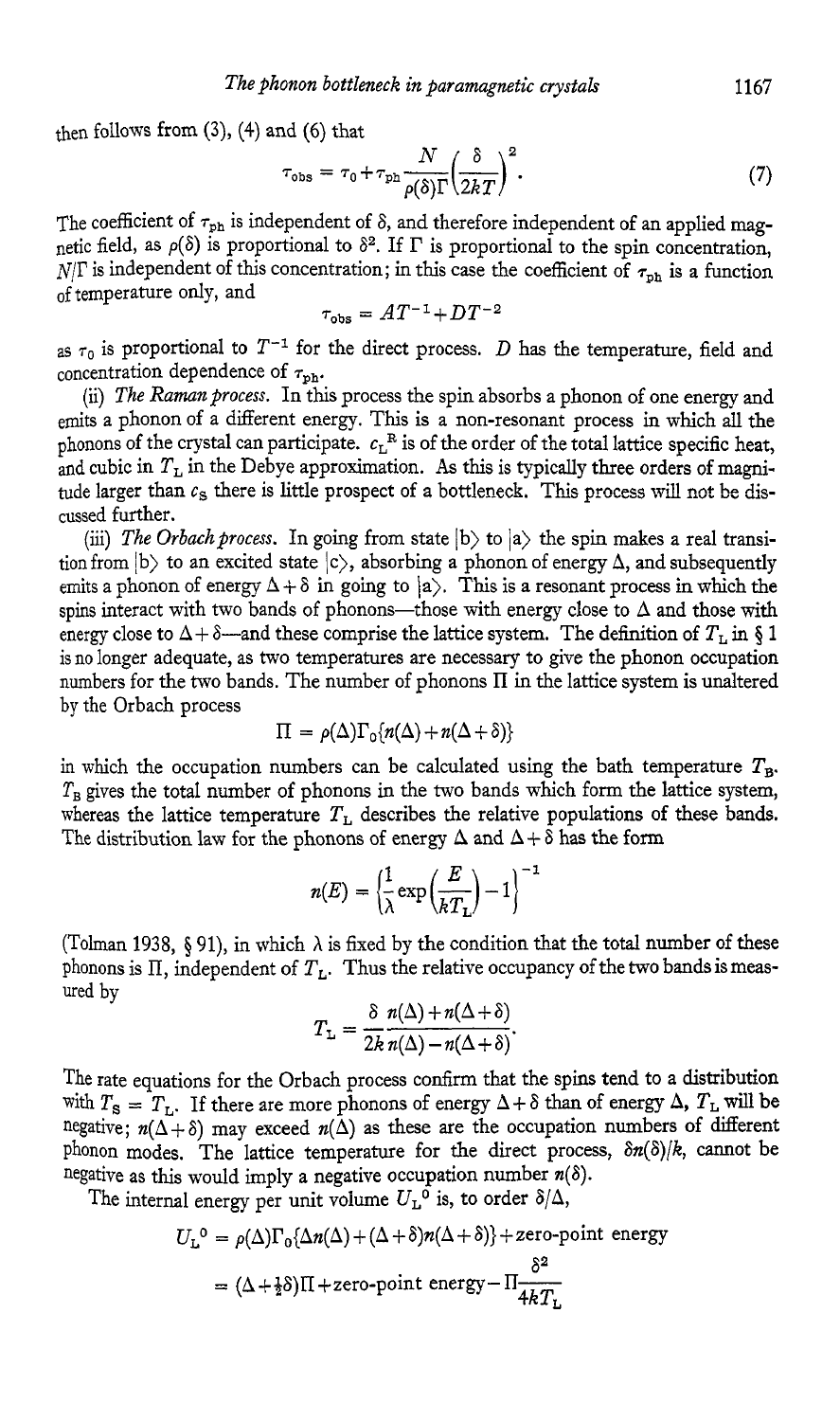so that

A. M. Stoneham  

$$
c_{L}^{0} = \rho(\Delta)\Gamma_{0} \exp\left(\frac{-\Delta}{kT_{B}}\right)\left(\frac{\delta}{kT_{L}}\right)^{2}k.
$$
 (8)

The observed relaxation time is

$$
\tau_{\text{obs}}^0 = \tau_0^0 + \tau_{\text{ph}}^0 \frac{N \exp(\Delta/kT)}{2\rho(\Delta)\Gamma_0}.
$$
\n(9)

If there is an excess of ions in state  $|b\rangle$  over the equilibrium value, phonons of energy  $\Lambda$ are destroyed and those of energy  $\Delta + \delta$  created. The lattice temperature  $T_{\text{t}}$  may thus be raised appreciably, and (9) shows the effect on the relaxation rate.

#### **2.1.** *Relation to the theory of thermal conductivity*

Equations (7) and (9) may be rewritten in terms of the phonon relaxation time  $\tau_o(E)$ of thermal conductivity theory (Klemens 1958). In general,  $\tau_c$ , which describes the or thermal conductivity theory (Kiehlelis 1950). In general,  $\tau_c$ , which describes the relaxation of phonons with a given energy. For a phonon mode resonant with the spins the relaxation corresponding to  $\tau_c$  is usually describes the relaxation of phonons with a given energy. For a phonon mode resonant with the spins the relaxation corresponding to  $\tau_c$  is usually dominated by the elastic scatter by the spins of phonons from one resonant mode to another. If we neglect other mechanisms, then for direct process phonons, of energy  $\delta$ ,

$$
\tau_{\text{c}}(\delta) = \frac{\rho(\delta)\Gamma\tau_{\text{o}}}{N} \left(\frac{2kT}{\delta}\right)^2
$$

following Orbach (1962); for the phonons of energy  $\Delta$  involved in the Orbach process

$$
\tau_{\rm c}(\Delta) = 2 \frac{\rho(\Delta) \Gamma_{\rm 0} \tau_{\rm 0}{}^{\rm 0}}{N} \exp\biggl(-\frac{\Delta}{kT}\biggr).
$$

Equations **(7)** and (9) become

$$
\tau_{\rm obs} = \tau_0 \left\{ 1 + \frac{\tau_{\rm ph}(\delta)}{\tau_{\rm c}(\delta)} \right\} \tag{7a}
$$

and

$$
\tau_{\text{obs}}^0 = \tau_0^0 \left\{ 1 + \frac{\tau_{\text{ph}}(\Delta)}{\tau_{\text{c}}(\Delta)} \right\}.
$$
\n(9*a*)

## **3. The effect of line shape**

In the last section we assumed that the spin-phonon interaction was constant within a band of width  $\Gamma$  and zero outside it, and that the phonon relaxation time was independent of the phonon energy. These assumptions have been made in all previous treatments of this problem. The theory is generalized in this section.

When there is no bottleneck the relaxation rate is the sum of the contributions of phonons of different energies :

$$
\frac{1}{\tau_0} = \int dE \frac{1}{\tau_0(E)}.
$$

Here the contribution of phonons in the infinitesimal band *E* to  $E + dE$  is  $dE/\tau_0(E)$ ;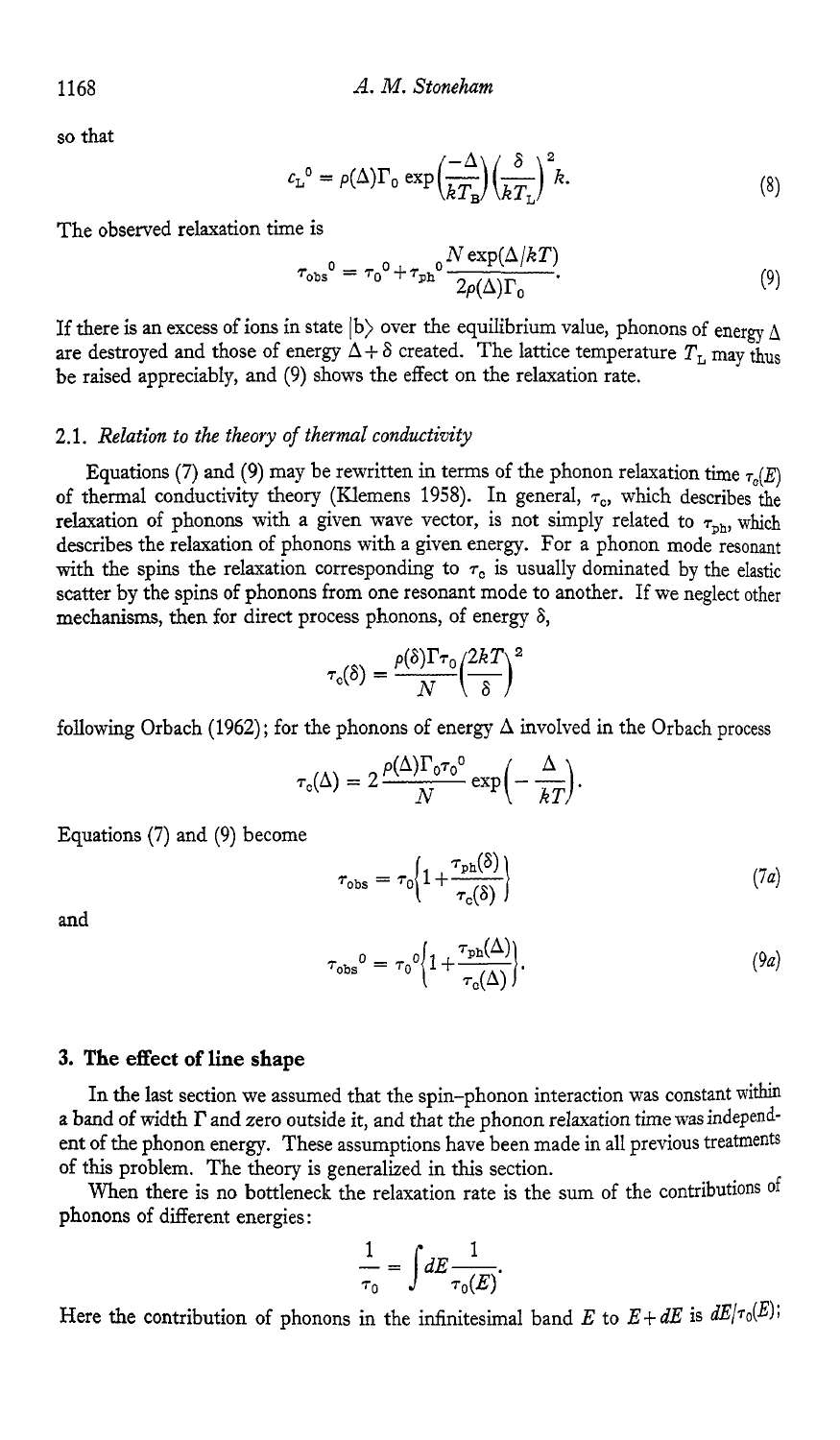$\tau_0(E)$  includes the variation with *E* of the spin-phonon interaction and of the number of spins with resonance energy *E*. Standard spin-lattice relaxation theory (Orbach 1961) shows that

$$
\frac{1}{\tau_0(E)}\!\sim\! E\rho(E)g(E)
$$

where  $g(E)$  is the spin resonance line shape for a microwave phonon experiment. As  $E<sub>0</sub>(E)$  usually varies little when  $g(E)$  is appreciable we write

$$
\frac{1}{\tau_0(E)} \simeq \frac{g(E)}{\tau_0}.
$$

For spins with effective spin  $S' = \frac{1}{2}$ ,  $g(E)$  is the same as the line shape measured in 'ordinary' spin resonance experiments (Stoneham 1965), and when  $S' > \frac{1}{2}$  the two shapes may be very similar (Loudon 1960). The variation of the phonon relaxation time with energy is written

$$
\frac{1}{\tau_{\text{ph}}(E)} = \frac{\gamma(E)}{\tau_{\text{ph}}}.
$$

**A** new feature becomes important when there is a bottleneck, for there may be direct transfer of energy between phonons resonant with spins having different resonant frequencies or between the spins themselves. There are two extreme approximations to the rate of this spectral diffusion of energy. On the one hand it can be assumed to be so fast that  $T_s$  is independent of the spin resonance frequency and that  $T_L$  is independent of the resonant phonon energy. In this case  $\alpha$  and  $\beta$  of (3) are each replaced by their integrals over energy, which are also weighted by the appropriate line shapes. On the other hand we can assume that spectral diffusion is so slow that the spin-phonon systems within each infinitesimal bandwidth *dE* relax independently of those in similar bands. Then, in general, the  $T_s$  for bands of different energy will differ, and will equalize only by the interaction of the spins with their resonant phonons, and of the phonons with the bath. Similarly  $T_L$  will vary from band to band. We adopt this assumption, assuming that we may neglect spectral diffusion in calculations of the observed relaxation rate. There is evidence that energy diffusion of the type of interest is slow in the phonon system (Brya and Wagner 1965); Portis (1956) and Gill and Meredith (1965) have discussed spectral diffusion in the spin system, which should certainly be slow for inhomogeneously broadened resonance lines. Further, the wings of the resonance line can play a more effective role if there is fast diffusion, and the calculated rate will be faster than that obtained neglecting spectral diffusion. Experimental relaxation rates (discussed in § *5)*  are similar to those calculated without spectral diffusion, or even slower, so the fast diffusion model would not improve agreement with experiment. We sum *the* contributions of the different bands *dE* to the relaxation rate. As

$$
\tau_{\rm obs}(E) = \tau_0(E) \Big\{ 1 + \frac{\tau_{\rm ph}(E)}{\tau_0(E)} \frac{c_{\rm S}(E)}{c_{\rm L}(E)} \Big\}
$$

using (3) for each band  $E$  to  $E+dE$ , we have

$$
\frac{1}{\tau_{\rm obs}} = \frac{1}{\tau_0} \int dE \frac{g(E)}{1 + (\tau_{\rm ph}/\tau_0) \left\{c_{\rm S}(E)/c_{\rm L}(E)\right\} \left\{g(E)/\gamma(E)\right\}}
$$

In practice we will be able to neglect the variation of  $c_S(E)$  and  $c_L(E)$  over the energies of interest. When the second term in the denominator of the integrand is small the integral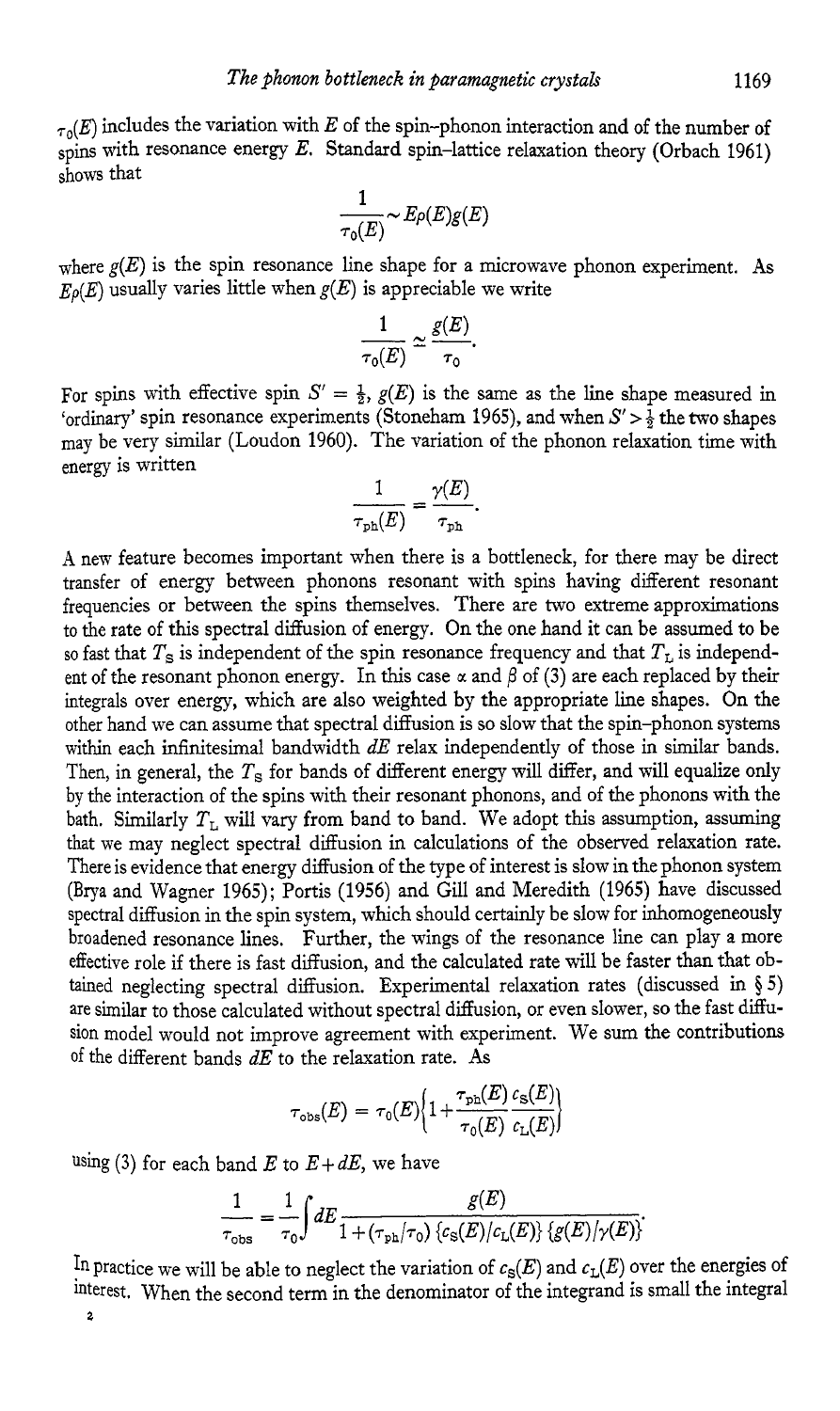is dominated by the centre of the resonance line, where  $g(E)$  is largest. As the bottleneck becomes more severe, this term becomes appreciable and as it is proportional to  $g(E)$  the relative importance of the centre of the line is reduced. Correspondingly the wings become more important.

In the case discussed previously the phonon relaxation time was independent of energy, and  $g(E)$  was zero outside a band of width  $\Gamma$  within which  $g(E)$  was constant and equal to  $\Gamma^{-1}$ . Thus

$$
\tau_{\rm obs} = \tau_0 \left( 1 + \frac{c}{\Gamma} \right) \tag{10a}
$$

where, for the direct process,

$$
c = \frac{N\tau_{\rm ph}}{\rho(\delta)\tau_0} \left(\frac{\delta}{2kT}\right)^2.
$$

If  $g(E)$  is a Lorentzian with full width at half-intensity  $\Gamma'$ 

$$
\tau_{\rm obs} = \tau_0 \left( 1 + \frac{2c}{\pi \Gamma'} \right)^{1/2} . \tag{10b}
$$

Comparing **this** with **(loa)** shows that when *c* is small (a slight bottleneck) the observed relaxation time for the Lorentzian of half-width  $\Gamma'$  is the same as that from  $(10a)$  with an 'effective bandwidth'  $\Gamma = \pi \Gamma'$ . For a Gaussian the corresponding 'effective bandwidth' is  $\Gamma'(\pi/(2 \ln 2))^{1/2}$ .

As a final example, we choose a Lorentzian  $g(E)$  of width  $\Gamma_{\rm S}$  centred on  $E = \delta_{\rm S}$  and a Lorentzian  $\gamma(E)$  of width  $\Gamma_p$  centred on  $E = \delta_p$ . Writing  $c' = 2c/\pi\Gamma_p$  we find

$$
\tau_{\rm obs} = \tau_0 \bigg[ 1 + c' \bigg( \frac{(\Gamma_p - \Gamma_s)^2 + 4(\delta_p - \delta_s)^2}{\Gamma_p \Gamma_s} \bigg) + 2c' + (c')^2 \bigg]^{1/2} . \tag{10c}
$$

This result is appropriate to the 'one-phonon' processes discussed in the next section. Usually  $\delta_S$  and  $\delta_p$  vary with an applied magnetic field, so the ratio of  $\tau_{obs}$  to  $\tau_0$  should be sensitive to **this** field.

In any real system several different mechanisms may be responsible for spin-lattice relaxation. For example we have assumed that the spins relax independently to the lattice; an alternative is that several spins, coupled by their mutual interaction, change their Zeeman energy simultaneously, with overall energy conservation by the emission or absorption of one phonon. The Temperley effect (Temperley **1939,1946)** and 'cross spin-lattice relaxation' (Bloembergen **1961)** fall into the second category. The phonons involved in these different mechanisms will have different energies. If the phonon relaxation time is energy dependent, as in the case leading to  $(10c)$ , the relative importance of these mechanisms will be altered when there is a bottleneck. Indeed, mechanisms which are unimportant when the spin-bath relaxation is unrestricted may be dominant when there is a bottleneck.

## **4. Phonon relaxation times**

Energy can be transferred from the phonons responsible for relaxation *to* the bath by several processes, in which the rate-determining process may involve the transfer of energy in space or in frequency. These situations will be described respectively as a spatial bottleneck, for which the bath is usually the liquid helium surrounding the crystal,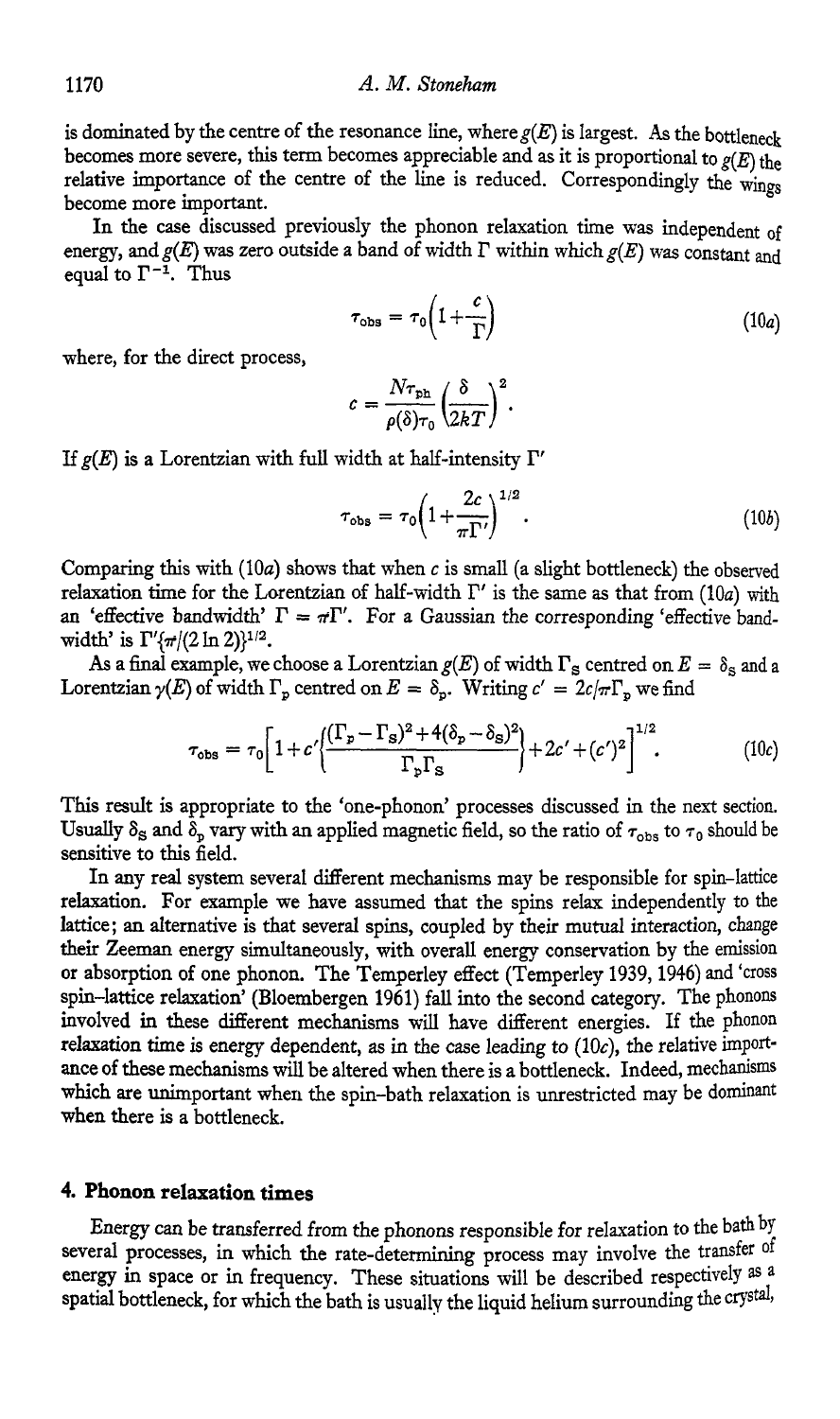and a spectral bottleneck, for which the lattice vibrations with energies of the order of  $kT$ form the bath. Explicit calculations of the phonon relaxation time  $\tau_{\rm ph}$  are given in this section.

## **4.1.** *Spatial bottlenecks*

In a crystal whose dimensions are of order *L,* phonons can reach the bath surrounding the crystal if  $v_{\tau_o}$ , a phonon mean free path, exceeds  $L$ .  $\tau_o$  is the phonon relaxation time of thermal conductivity, mentioned in  $\S 2$ , and  $v$  the velocity of sound. If the interface between the crystal and the bath does not reflect phonons, we can calculate  $\tau_{\rm ph}$  by extending results of the theory of black-body radiation (Pippard *1960,* pp. 80-1). The energy leaving the crystal per unit area per unit time from the band of phonons resonant with the spins is  $\frac{1}{4}vU_L(T_L)$ , where  $U_L$  is the energy per unit volume of the lattice system. Correspondingly, the energy entering is  $\frac{1}{4}vU_L(T_B)$ . For a crystal of area *A* and volume *V* 

$$
V\frac{d}{dt}U_{\rm L}(T_{\rm L})=-\frac{1}{4}vA\{U_{\rm L}(T_{\rm L})-U_{\rm L}(T_{\rm B})\}
$$

which can be simplified with the results of  $\S 2$  to give

$$
\dot{T}_{\rm L} = -\frac{vA}{4V}(T_{\rm L} - T_{\rm B})
$$

so that

which is  $4L/3v$  for a sphere of radius *L*, and  $4L/v$  for a plate of thickness 2*L*. For a spherical crystal, equations *(7u)* and *(9a)* become

 $\tau_{\rm ph} = 4V/vA$ 

$$
\tau_{\text{obs}} = \tau_0 \left\{ 1 + \frac{4}{3} \frac{L}{v \tau_0(\delta)} \right\}
$$

$$
\tau_{\text{obs}}{}^0 = \tau_0{}^0 \left\{ 1 + \frac{4}{3} \frac{L}{v \tau_0(\Delta)} \right\}
$$

**and** 

When the crystal radius is large compared with the phonon mean free path  $v_{\tau_c}$  the bottleneck is severe. As (11) is valid when  $L \ll v\tau_c$  these equations are only quantitatively correct when the bottleneck is slight.

In the limit  $L \gg v\tau_0$  it is unreasonable to assume that  $T_L$  is homogeneous in space. Eisenstein (1951) obtained an exact solution of the resulting diffusion problem for a sphere of radius *L* surrounded by a bath. His solution cannot be put into a form corresponding to the last two equations and is usually treated numerically. There is a distribution of relaxation times, rather than a single one. Averaging these over the crystal, and retaining only the lowest order corrections to the unrestricted relaxation time, one can show

$$
\tau_{\rm ph} = \frac{1}{5} \frac{L}{v} \frac{L}{v \tau_{\rm c}} \frac{kT}{\delta}.
$$
\n(12)

This is temperature independent, as  $\tau_0$  is proportional to *T*. Comparison of (11) with the approximate result *(12)* confirms that corrections for the scatter of phonons within the crystal are necessary when  $L \geq v\tau_c$ .

The bath need not be the liquid helium surrounding the crystal, but may be cracks **Or** impurities which transfer the energy to some heat sink so rapidly that the rate-determining process is the transfer of energy in space. In these cases  $L$  is related to the mean separation of these defects and is not one of the external dimensions of the crystal.

 $(11)$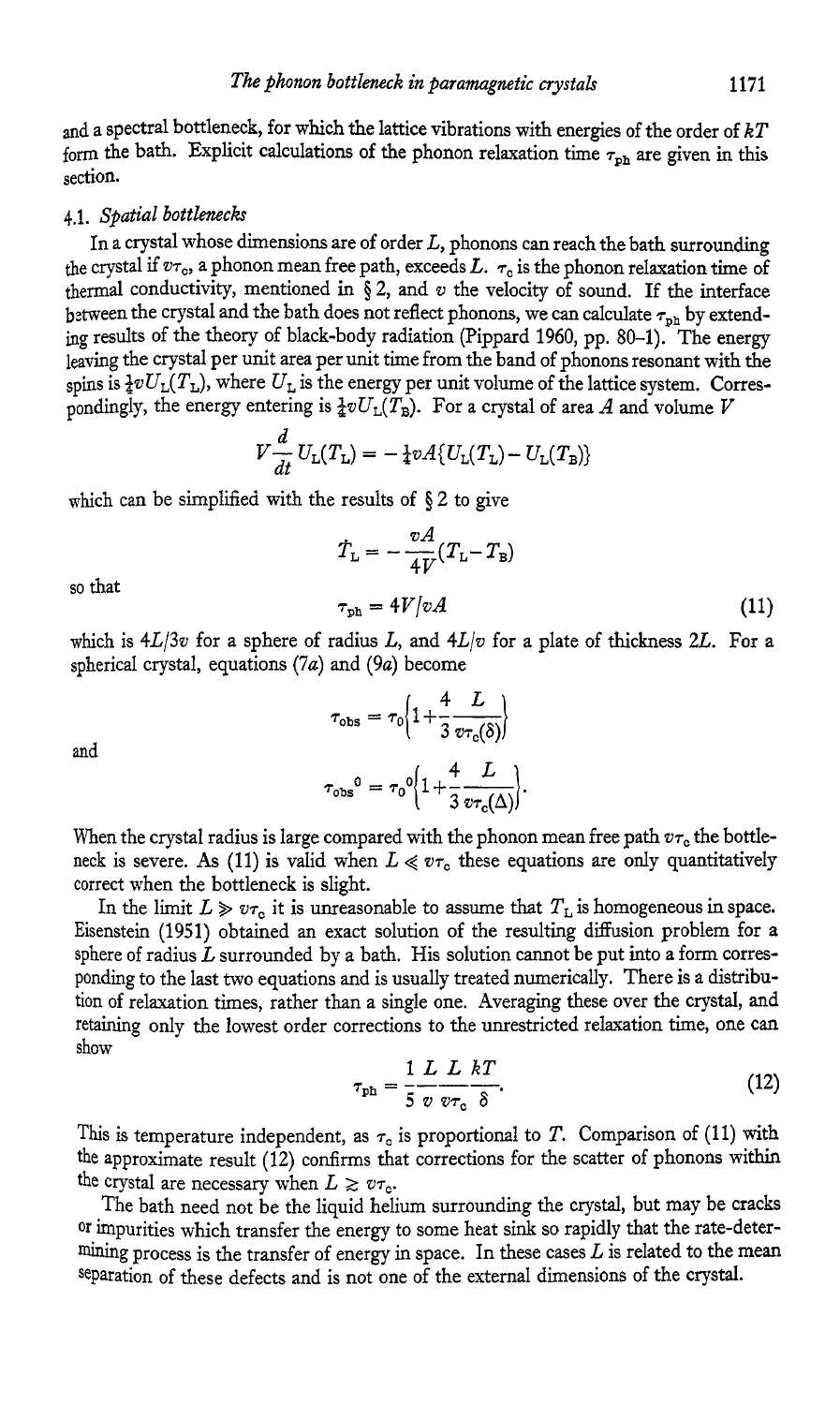## **4.2.** *Spectral bottlenecks*

of the specimen considered-there are no general results like (11) which depend only on the velocity of sound and the geometry of the specimen. The phonon relaxation times for spectral bottlenecks depend on the detailed nature

4.2.1. *Anharmonic and similar processes*. Van Vleck (1941 b) estimated the energy transfer from the phonon modes resonant with the spins to the thermal modes, with energy of about  $k\tilde{T}$ , by the anharmonic part of the crystal Hamiltonian. The main process is one in which a thermal phonon and one resonant with the spins unite to form another thermal phonon. This process is about two orders of magnitude more effective for the longitudinal modes than for the transverse modes largely responsible for spinlattice relaxation. Van Vleck shows

$$
\tau_{\rm ph}\!\sim\!\delta^{-1}T^{-4};
$$

for MgO and  $\delta = 0.3$  cm<sup>-1</sup>,  $\tau_{\text{ph}}$  is 50 *psec* at 4.2 °K, falling to 0.08 *psec* at 21 °K.

In addition to this process, there is one which is closely analogous but in which the anharmonic interaction is replaced by the spin-lattice interaction. This interaction contains terms of linear, quadratic, cubic and higher order in the normal coordinates  $Q_a$  of the environment of each magnetic ion. These can cause transitions in the phonon system **similar** to those caused by the anharmonic interzction. Such transitions come, for example, from first-order perturbation by the terms cubic in the  $Q_{\alpha}$ , or from third-order perturbation by the terms linear in the  $Q_\alpha$ . The calculation of  $\tau_{\rm ph}$  is carried through in close analogy to that of Van Vleck. Several types of contribution result, the most important for the direct process corresponding to combinations of direct and Raman processes, with no net spin flip. For MgO: $Co^{2+}$  the terms linear in the  $Q_{\alpha}$  are the most important, but this mechanism is less effective than Van Vleck's.

**4.2.2.** *Phonon relaxation via impurities.* The situation under consideration is shown in figure **3.** The two main requirements of **an** impurity are a strong interaction with the phonon modes resonant with the spin system studied and a strong interaction with the



Figure **3.** 

thermal modes at liquid helium and hydrogen temperatures. It will be assumed that  $T<sub>I</sub> = T<sub>B</sub>$ , for one would expect the impurity to be in much better contact with the bath of thermal modes than with the small band of phonons which interact with the spins S. The problem reduces to a calculation of the rate at which the phonons resonant with S recover by their interaction with impurities I which are essentially in equilibrium with the bath. For example, if the phonons are nearly resonant with an energy splitting of 1, they may be absorbed or emitted directly ('single-phonon processes'). Alternatively, the resonant phonon energy may differ from an energy splitting of I by about *kT,* so <sup>a</sup> phonon resonant with S and a thermal phonon can be absorbed or emitted together ('two-phonon processes'). Higher order processes, involving two or more themd phonons and one phonon resonant with *S* (e.g. the anharmonic processes mentioned earlier) prove less important at the low temperatures of interest.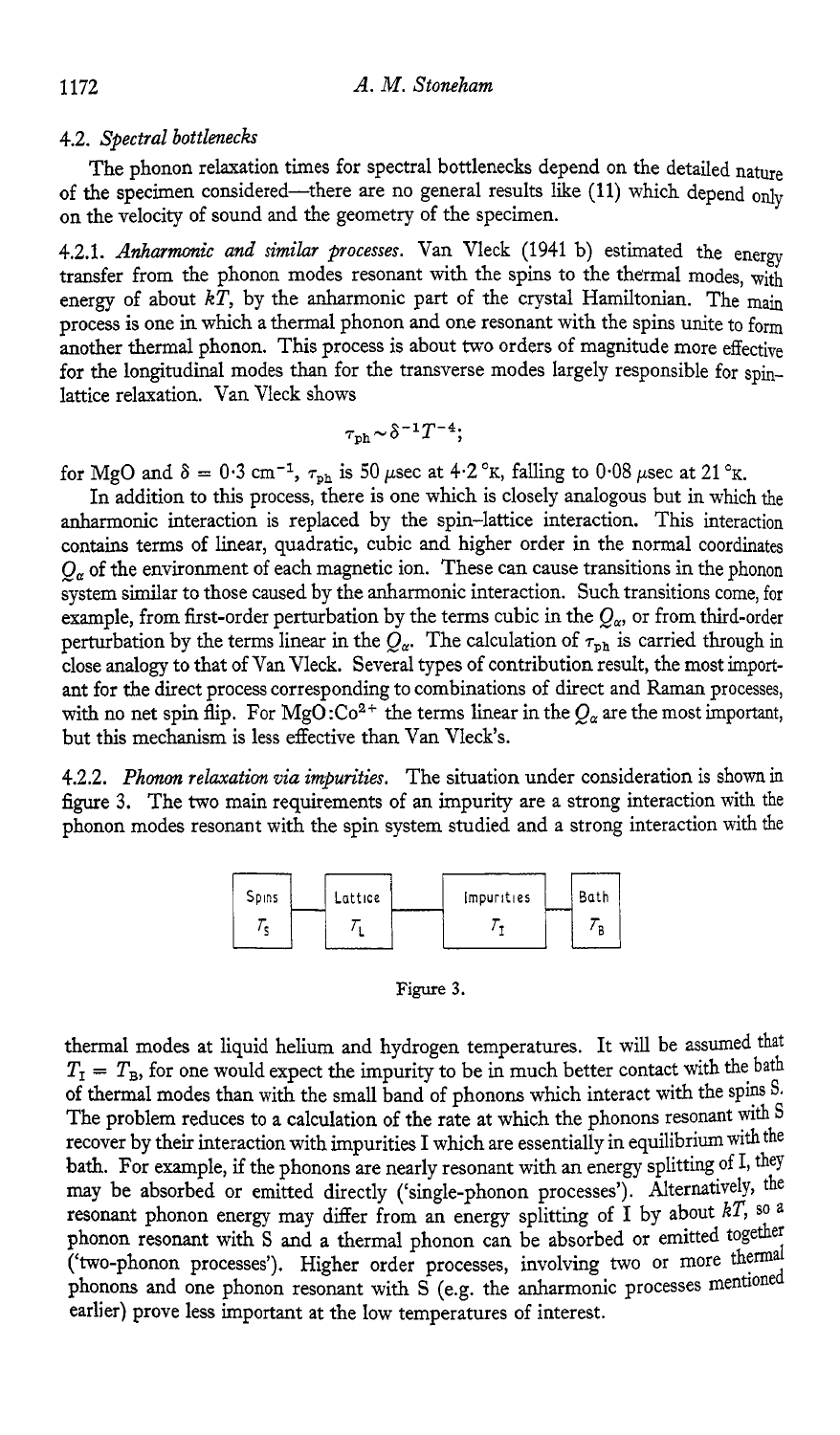(i) *One-phonon processes.* The term in the spin-lattice interaction of the impurity I. linear in the normal coordinates  $Q_{\alpha}$ , causes transitions in which I absorbs or emits a single phonon. We consider three cases:

(i) The ground state of I consists of two states,  $|1\rangle$  and  $|2\rangle$ , whose energy separation  $E_2 - E_1$  is close to the energy  $\delta$  of the phonons resonant with S; Raman or Orbach processes maintain  $T<sub>T</sub>$  close to  $T<sub>B</sub>$ .

(ii) The ground state of I has several energy level separations nearly equal to  $\delta$ ;  $T<sub>I</sub>$  may be kept close to  $T<sub>B</sub>$  by Raman or Orbach processes, or by direct process transitions between states separated by energies which are approximately multiples of *S.* 

(iii) An excited state of I has an energy splitting close to  $\delta$ , and the ground state has no such splitting.

The temperature dependence of the transition probabilities comes from both the matrix elements of the  $Q_{\alpha}$  and the relative populations of the states of I. Writing the temperature-dependent factors explicitly, the rate equation for the number of phonons resonant with the spins S in case (i) is

$$
\frac{d}{dt}\{\rho(\delta)\Gamma n(\delta)\} = -A(\delta)N_1(1)n(\delta) + A(\delta)N_1(2)\{n(\delta) + 1\}.
$$

This is zero when  $T_{\text{L}} = T_{\text{B}}$ , i.e. when  $n(\delta) = n_0(\delta)$ . Thus

$$
\dot{T}_{\rm L} = -\frac{A(\delta)\{N_{\rm I}(1)-N_{\rm I}(2)\}}{\rho(\delta)\Gamma}(T_{\rm L}-T_{\rm B}).
$$

The phonon relaxation time is

$$
\tau_{\text{ph}} = \frac{\rho(\delta)\Gamma}{A(\delta)\{N_{\text{I}}(1) - N_{\text{I}}(2)\}} = \frac{\rho(\delta)\Gamma}{A(\delta)\{N_{\text{I}}(1) + N_{\text{I}}(2)\}} \frac{2kT}{\delta}
$$

which is linear in *T.* It can be seen from *(7)* that both the observed spin-lattice relaxation time of spins S for the direct process and the corresponding unrestricted time are proportional to  $T^{-1}$ , so in this case the bottleneck cannot be detected by its temperature dependence alone.  $\tau_{\rm ph}$ , and therefore the observed relaxation time, decreases with increasing impurity concentration. This situation is reminiscent of spin relaxation by cross relaxation to a fast relaxing impurity, a process which may be important in circumstances similar to those for the phonon mechanism just described. The frequency dependence of  $\tau_{ph}(E)$  comes mainly from  $A(E)$ , which is proportional to the spin-phonon interaction line shape of I. If this is Lorentzian the observed relaxation time is given by (10c), and the observed relaxation time should vary with the applied magnetic field. *A(E)* is related to the direct process relaxation time,  $\tau_I(E)$  for transitions between the states  $|1\rangle$  and  $|2\rangle$  of I by

$$
A(E)\tau_{\rm I}(E)=E/2kT.
$$

The phonon relaxation time can then be rewritten

$$
\tau_{\rm ph}(E) = \frac{\rho(E)\tau_{\rm T}}{\{N_{\rm T}(1) + N_{\rm T}(2)\}g_{\rm T}(E)} \left(\frac{2k}{E}\right)^2 \tag{13}
$$

where  $g_I(E)$  is the acoustic resonance line shape of I.

The phonon relaxation time for case (ii) is also proportional to *T.* This can be shown by explicit calculation, or by noting that, in both (i) and **(n),** this dependence comes from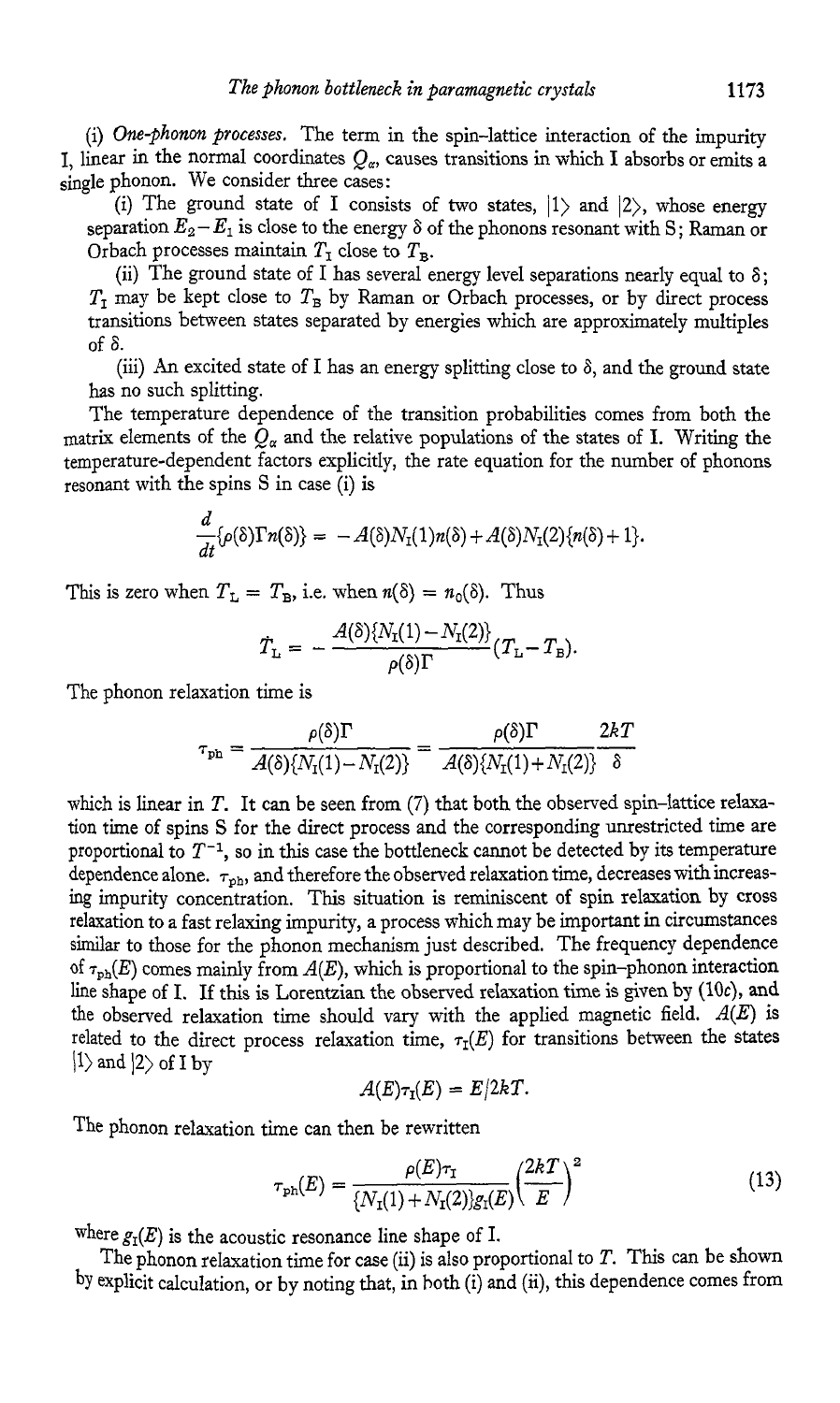the population differences of states separated by energies small compared with *kT:* 

$$
\dot{T}_{\rm L} = (T_{\rm L} - T_{\rm B}) \sum_{j=1}^{l-1} \{ N_{\rm I}(j+1) - N_{\rm I}(j) \} M_j.
$$

The population differences are linear in *T*; *l* is the number of energy levels of I, and  $M_i$  is a temperature-independent factor which describes the variation of the matrix elements involved with *j.* 

Equation (13) also holds for case (iii), when  $|1\rangle$  and  $|2\rangle$  refer to excited states of I. The temperature dependence of  $N_I(1) + N_I(2)$  will cause  $\tau_{ph}$  to decrease roughly exponentially with temperature.

(ii) *Two-phonon processes*. If the ground state of I consists of two energy levels  $|1\rangle$ and  $|2\rangle$  whose energy separation  $E_2 - E_1 \equiv \epsilon$  is of the order of thermal energies,  $T_r$  will be kept close to  $T_B$  by the absorption and emission by I of phonons whose energy is close to *E.* The two processes in which phonons of energy 6, resonant with S, are absorbed are (A) in which the impurity I makes a transition from  $|1\rangle$  to  $|2\rangle$ , and one phonon of energy  $\delta$  and one of energy  $\epsilon - \delta$  are absorbed, and (B) where I makes a transition from 12) **to** 1), absorbing a phonon of energy  $\delta$  and emitting one of energy  $\epsilon + \delta$ . There will be corresponding processes in which a phonon of energy  $\delta$  is emitted.

The temperature dependence of the phonon relaxation time can be found by computing the net rate of **loss** of phonons from the band with energy 6 by both **(A)** and (B). We define  $\epsilon_{\pm} = \epsilon \pm \delta$ ,  $\theta = \epsilon/kT_B$  and  $\phi = \delta/kT_B$ .  $\phi$  is small, but  $\theta$  may be of the order of unity and is in any case much larger than  $\phi$ . Again we can write down the time dependence of *TL,* for

$$
\rho(\delta)\Gamma \frac{d}{dt} n(\delta) = A_{\mathbb{A}}[-n(\delta)n(\epsilon_{-}) + e^{-\theta}\{n(\delta) + 1\}\{n(\epsilon_{-}) + 1\}] + A_{\mathbb{B}}[-n(\delta)\{n(\epsilon_{+}) + 1\}e^{-\theta} + \{n(\delta) + 1\}n(\epsilon_{+})]
$$

which may be simplified to yield

$$
\dot{T}_{\rm L} = -\frac{A_{\rm A} + A_{\rm B}}{\rho(\delta)\Gamma} \frac{\theta}{e^{\theta} - 1} \frac{\delta}{\epsilon} (T_{\rm L} - T_{\rm B}).
$$

 $A_A$  and  $A_B$  are temperature independent by definition. The phonon relaxation time is

$$
\tau_{\rm ph} = -\frac{\rho(\delta)\Gamma}{A_{\rm A}+A_{\rm B}}\frac{\epsilon}{\delta}\left(\frac{e^{\theta}-1}{\theta}\right)
$$

which is temperature independent when  $\theta = \epsilon/kT$  is small. For temperatures such that this is so the relaxation time observed for a strongly bottlenecked direct process should **vary as**  $T^{-2}$ **, increasing faster with decreasing temperature below**  $T \sim \epsilon/\tilde{k}$  **when**  $\theta$  **is of** order unity. An explicit calculation of  $A_A$  and  $A_B$  uses the same methods as the calculation of spin-lattice relaxation times. If we take the terms of the spin-lattice interaction which are linear in the normal coordinates  $Q_{\alpha}$  of the environment of I,

$$
\frac{1}{\tau_{\rm ph}} = \frac{8}{27\pi} N_{\rm T} \frac{\epsilon^2}{\hbar^4 \rho^2 v^7} \Big| \sum_{\substack{i=1,2\\ \alpha,\beta}} \langle 2|W_{\alpha}|i\rangle \langle i|W_{\beta}|1\rangle \Big|^{2} \frac{\theta}{e^{\theta}-1}.
$$
 (14)

In this result  $W_{\alpha}$  is the coefficient of  $Q_{\alpha}/R$  in the spin-lattice interaction, R is the distance from I to one of its ligands and  $\rho$  the density of the crystal. The energies of excited states  $|i\rangle$ , other than  $|2\rangle$ , above the ground state  $|1\rangle$  have been assumed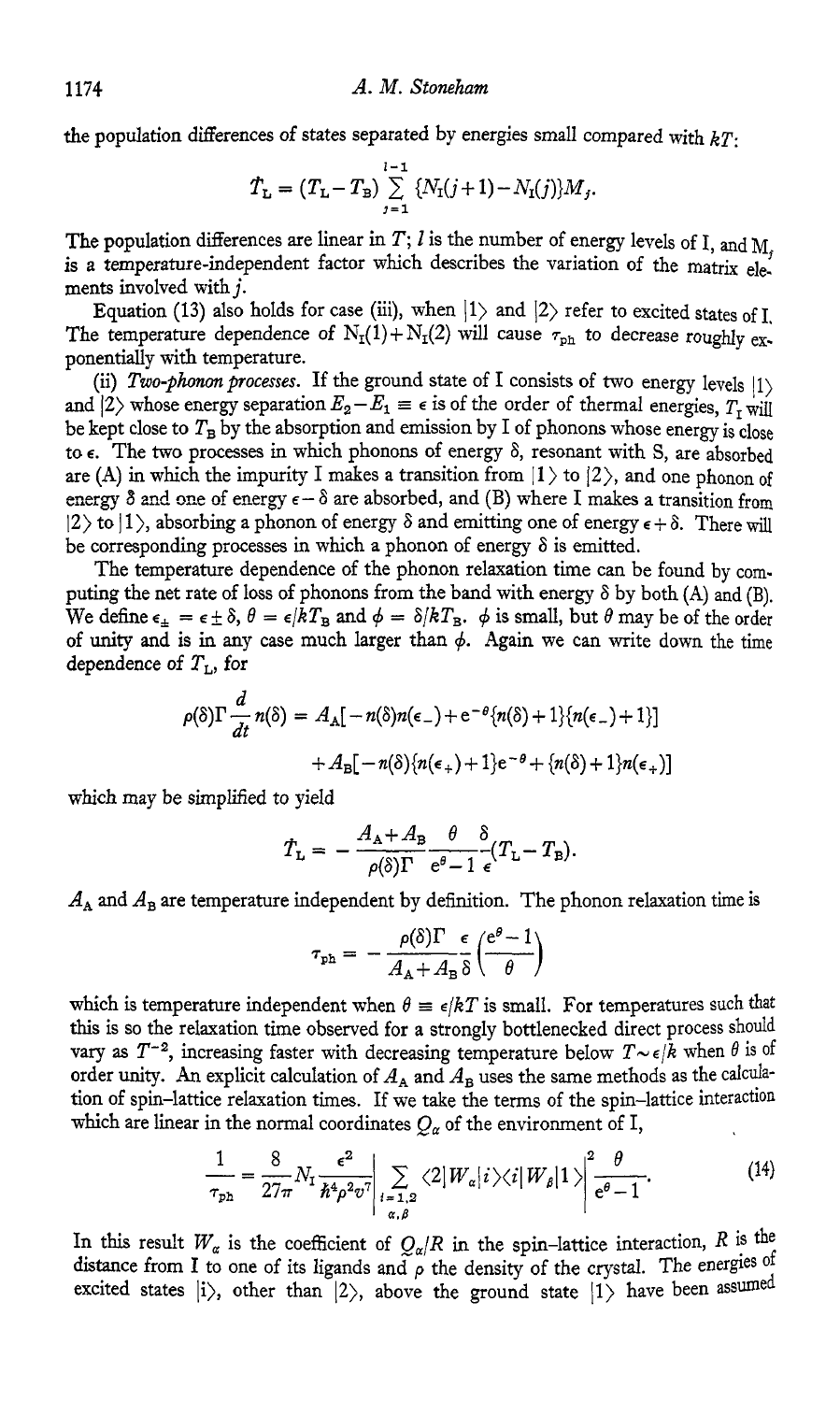appreciably larger than  $\epsilon$ . The spread in  $\epsilon$  has been neglected, although it is important that the impurities interact with a sufficient band of phonons to stay close to the bath temperature.  $\tau_{ph}$  does not depend on  $\delta$ , so in a strong bottleneck the observed relaxation time should be independent of applied magnetic fields. This is a complete contrast to the single-phonon process which, as discussed in **\$3,** should be strongly field dependent,

**As an** example of atwo-phonon process, K. W. H. Stevens (unpublished) **has** suggested that the lowest states of Ti<sup>3+</sup> in MgO are split by about  $6^{\circ}$ , and that processes of the type described are responsible for a high observed attenuation of ultrasonics. Van Vleck  $(1940)$  has given the matrix for the Ti<sup>3+</sup> spin-lattice interaction in terms of two coefficients *a* and *b*. These are analogous to our  $W_a/R$ , the coefficient of  $Q_a$  in the spin-lattice interaction. Typical values are  $aR \sim bR \sim 10^4$  cm<sup>-1</sup> for iron group elements, although these must be reduced by a factor  $\frac{1}{3}$  for Ti<sup>3+</sup> (Van Vleck 1960). If we assume our states  $|1\rangle$  and  $|2\rangle$  are the  $|E_a\rangle$  and  $|E_b\rangle$  of Van Vleck then

$$
\tau_{\rm ph} \sim 1.6 \times 10^{-6} \ n_{\rm I}^{-1} \ {\rm sec} \tag{15}
$$

where  $n_1$  is the number of Ti<sup>3+</sup> ions per 10<sup>6</sup> Mg<sup>2+</sup> sites. Cr<sup>2+</sup> and V<sup>3+</sup> in some host lattices provide further examples of impurities which have energy levels a few degrees above their ground state (LOW 1960).

#### **5. Discussion**

We may summarize the various phonon relaxation mechanisms as follows:

(1) *Spatial bottlenecks*. Here the rate-determining process is the transfer of energy in space. *(a)* The phonons pass through the crystal surface to the crystal environment. When the phonon mean free path  $v_{\tau_0}$  is much larger than the crystal 'radius' L, (11) gives

$$
\tau_{\rm ph}{}^{-1} \sim L^{-1}.
$$

When *L* is much larger than  $v_{\tau_c}$  Eisenstein's (1951) results must be used. *(b)* The phonons travel to defects which transfer their energy to the lattice in a time which is short compared with the travel time. The travel time will depend on the concentration  $f_1$  of the defects, whose mean separation varies as  $f_1$ <sup>-1/3</sup>; thus one expects that

$$
\tau_{\rm ph} \thicksim f_{\rm I}{}^{-1/3}.
$$

*(2) Spectral bottlenecks.* Here the transfer of energy in frequency is the rate-determining process. (*a*) In the single-phonon process, for which  $\delta$  is close to an energy splitting of the impurity,

$$
\tau_{\rm ph}{}^{-1} \sim f_1 T^{-1}.
$$

 $(b)$  In the two-phonon process, for which  $\delta$  differs from an energy splitting of the impurity **<sup>E</sup>**by about *kT,* 

$$
\tau_{\rm ph}^{-1} \sim f_{\rm I}.
$$

*(c)* For the anharmonic processes

$$
{\tau_{\rm ph}}^{-1}\sim \delta T^4.
$$

*fi* is the concentration of the impurity responsible for phonon relaxation.

The phonon relaxation time is important in relating the observed relaxation time to the unrestricted spin-lattice relaxation time. For the direct process in a strong bottleneck  $\tau_{obs}^{-1} \sim \tau_{ph}^{-1} T^2 \Gamma/f$  where  $\Gamma$  is the bandwidth of phonons resonant with spins and *f* the concentration of *S*; we have omitted the energy dependence of  $\tau_{\text{ph}}$  and the effects of line shape described in § 3. Thus  $\tau_{\text{ph}}$  must be independent of temperature for the  $T^{-2}$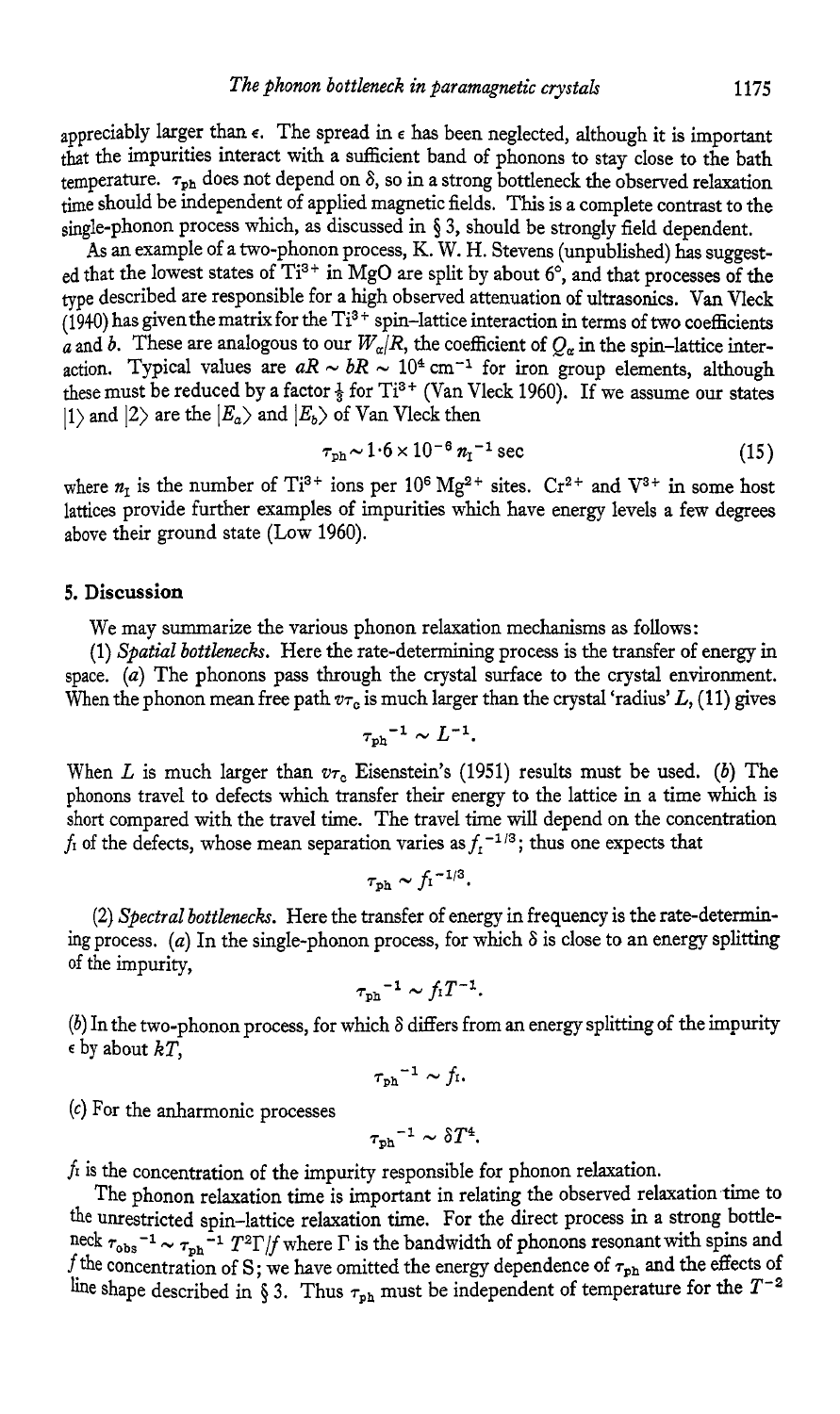dependence of  $\tau_{obs}$ , usually regarded as a symptom of a bottleneck. This is so in three cases only, the spatial bottlenecks  $(1a)$  and  $(1b)$  and the two-phonon process  $(2b)$ . These can be distinguished experimentally, for all give a different dependence on the impurity concentration  $f_1$ . (1*a*) alone depends on the dimensions of the crystal, and the  $\overline{T^2}$  rule breaks down for  $(2b)$  below a temperature  $\epsilon/k$ . The one-phonon process  $(2a)$  and the anharmonic processes (2c) give a  $\overline{T}$  and a  $T^6$  dependence for  $\tau_{\text{obs}}$ , respectively.

There are quite a few experimental results with which (11) and Eisenstein's (1951) results can be compared. When (11) should apply the observed phonon relaxation times obtained (Nash 1961, Scott and Jeffries 1962, Standley and Wright 1962, 1964, J. C. Gill, private communication) usually lie between one and *six* times those predicted, including the effects of line shape by use of (10b). Presumably the longer times are partly due to phonon scatter within the crystal, when the assumption  $L \ll v\tau_0$  is not strictly valid, and partly to the reflection of phonons incident on the crystal surface. The acoustic mismatch between the crystals and the liquid helium suggests almost complete reflection should occur; this would lengthen the observed relaxation times. Mills (1964) suggested that, as all the crystals for which agreement is satisfactory are those with water of crystallization, they may become dehydrated near the surface. This would form a porous structure which may fill with liquid helium to give an essentially non-reflecting layer. If the crystal surface is then dissolved away and the crystal used immediately, we may expect that there will be little dehydration and that the surface may be polished by the treatment. The observed relaxation times should be longer than those predicted assuming no reflection, if Mills' suggestion is correct. This has been observed by Gill, whose experiments give some support to this theory.

Several cases have been found (Van den Broek et al. 1961, Van der Marel et al. 1957) in which the Eisenstein model gives good agreement with experiment, using crystals of dimensions of the order of centimetres.

The two-phonon mechanism may have been observed in experiments on MgO crystals doped intentionally with Co<sup>2+</sup> and unintentionally with other iron group ions (Whittlestone 1964, Ph.D. Thesis, University of Bristol). The phonon relaxation times were of the order of  $10^{-7}$  sec, varying from crystal to crystal, and were temperature independent. They did not depend on the crystal size, confirming the estimate from (11) that mechanism (la) was inadequate. **(15)** suggests that these results could be explained by about ten Ti<sup>3+</sup> ions per 10<sup>6</sup> Mg<sup>2+</sup> sites, which is a typical value for impurity concentrations in the crystals used. On the other hand the  $T^2$  dependence of  $\tau_{\text{obs}}^{-1}$  continued below the assumed value of  $\epsilon/k \sim 6^{\circ}$ . The results are, of course, consistent with mechanism (lb). These measurements appear to be the only systematic set for crystals without water of crystallization. The main uncertainty lies in our knowledge of the impurities present in small but important concentrations ; whilst it is possible to find explanations consistent with the results, it is not yet possible to make reliable predictions. Both the phonon relaxation mechanisms consistent with the results would be absent in a perfect MgO crystal containing only single  $Co<sup>2+</sup>$  impurities.

#### **Ackaowledgments**

The author wishes to thank Dr. J. C. Gill and Dr. P. R. Whittlestone for the use of Some **of** their unpublished results, and Dr. **A.** B. Lidiard for very helpful discussions.

## **References**

**BLOEMBERGEN, N., 1961,** *Advances in Quantum Electronics,* Ed. J. R. **Singer (New York: Uruversity Press), pp. 384401.** 

**BRYA,** W. J., **and WAGNER, P. E., 1965,** *Phys. Rev. Letters,* **14,431-3.**